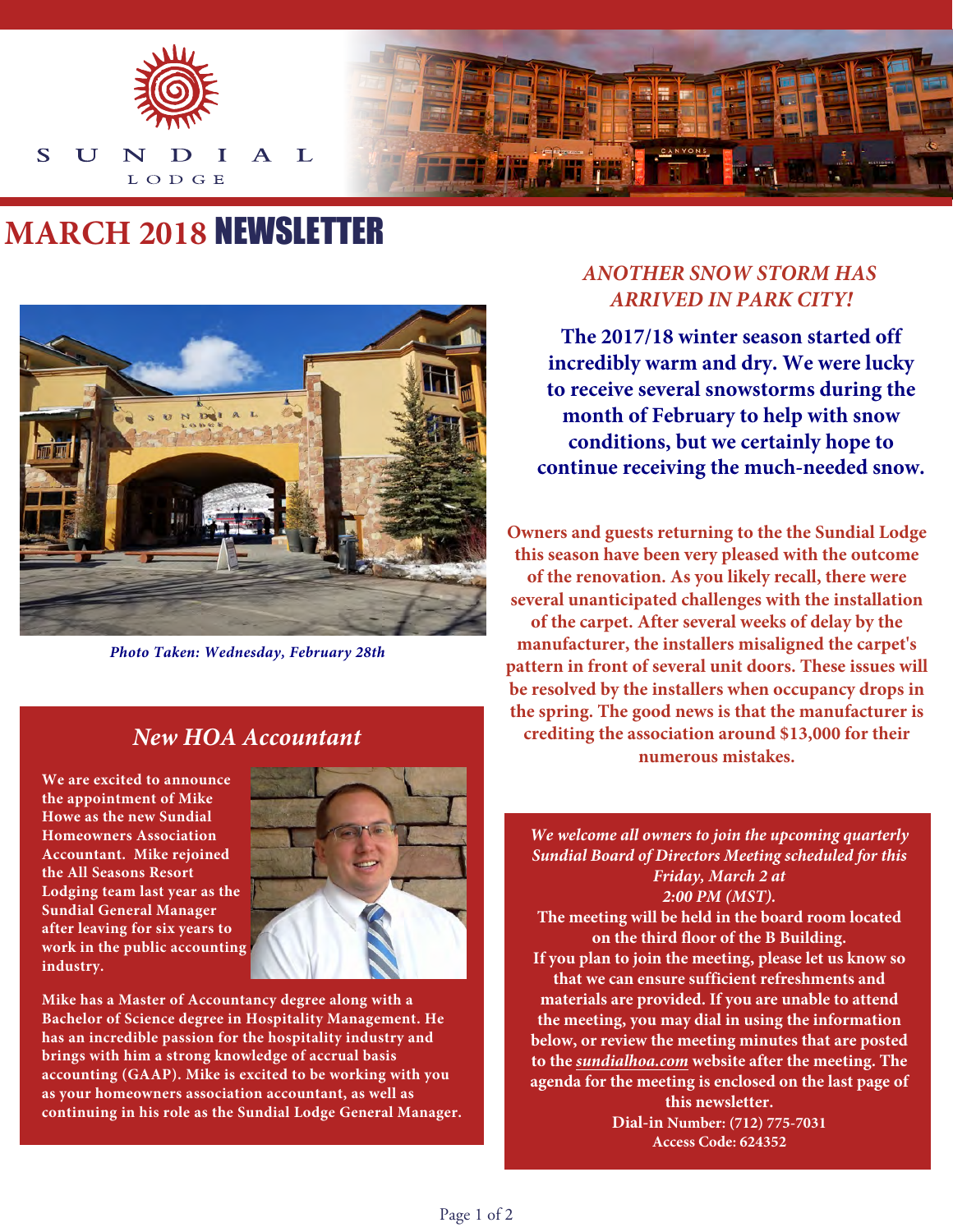# *Improvements Around the Sundial Lodge*

## *Artwork*

The board continues to work with the interior designer, Susan Monahan, with the installation of the final pieces of artwork.



#### *ATM and New Vending Machines*

The Sundial Lodge has upgraded the vending machines at no cost to the association! There are now two new vending machines. One machine is a frozen food machine with frozen sandwiches, burritos, pizzas, ice cream, and popsicles. The other machine provides beverages and snack options, including healthier options such as: Cliff bars, Pure Protein bars, Nature Valley bars, Veggie Straws, and trail mix. Both machines provide better payment options that include: cash, credit card, and Apple Pay options.

In addition to the vendor providing and servicing both upgraded vending machines for free, the association receives revenue share for every product purchased!

The ATM has been hardwired with an ethernet cable and is now operating properly. Similar to the agreement with the vending machine vendor, the ATM is provided and serviced at no cost and is profitable to the association!

#### *Spring 2018 Projects*

- Carpet repairs where pattern alignment issues exist
- Completion of smoke damper replacements in units
- Identify and repair ground level hot tub leak and repair concrete
- Woodwork on forum-facing balconies (begins late-spring of 2018
- C-building flat roof repairs



**PLEASE REMIND YOUR GUESTS TO KEEP GLASS AND CERAMIC DISHES OUT OF THE POOL AREA!**

#### *Sundial Traffic Circle*

The Sundial traffic circle traffic issues have significantly improved this year. The CVMA has done a great job staffing the area and their employees have proved themselves to be friendly, efficient, and effective. The board will be reviewing proposals to potentially install security cameras to the traffic circle and garage entries and exits.

> **Please direct your questions or feedback to: Nicole Chastain at** *[nchastain@asrlodging.com](mailto:nchastain@asrlodging.com)* **or (435) 200-8105.**

#### Page 2 of 2